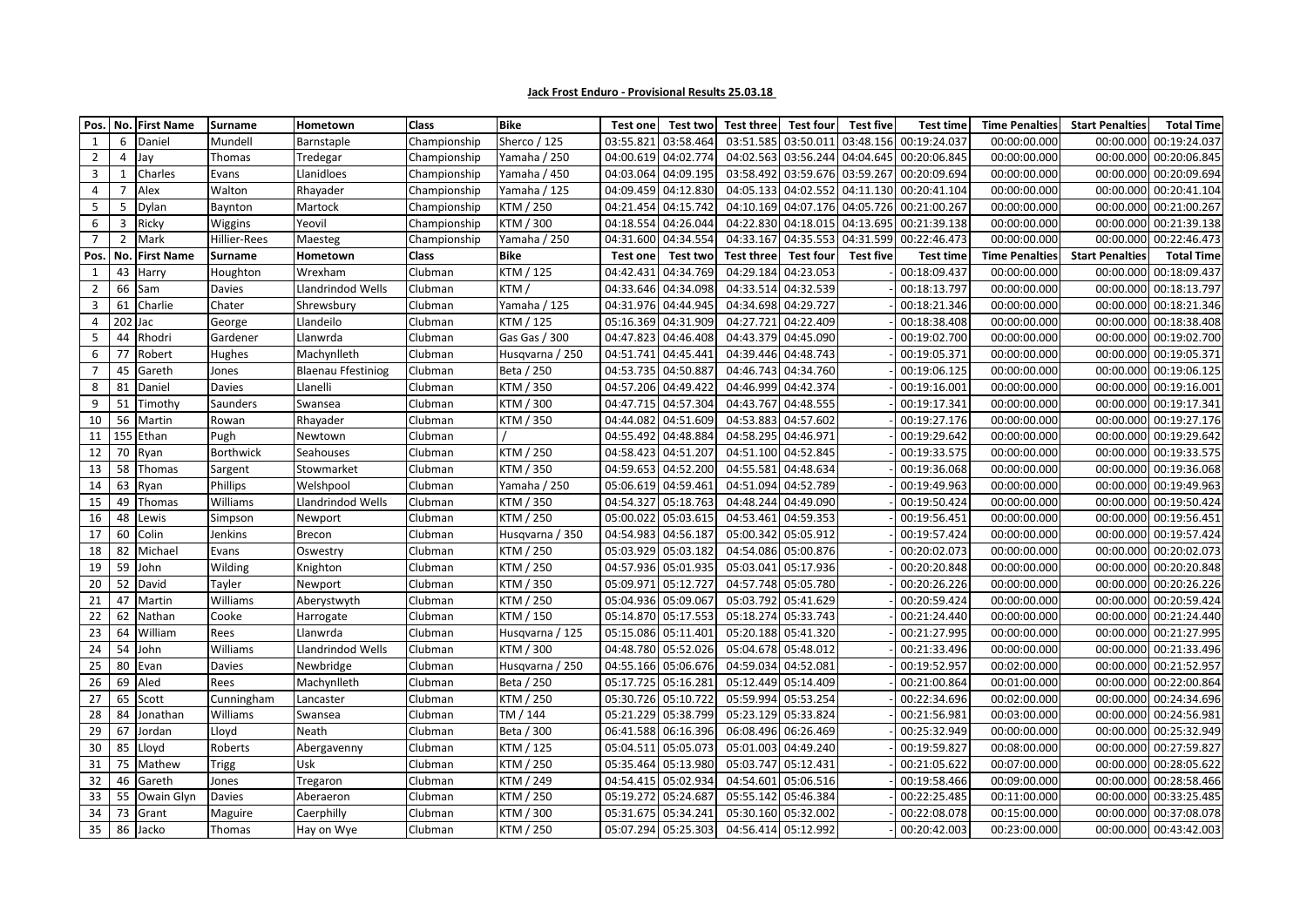|                 |            | 50 Chris           | <b>Bayliss</b> | Swansea             | Clubman             | Beta / 300       |                     | 05:43.495 05:32.219 | <b>DNF</b>        | <b>DNF</b>       |                  | <b>DNF</b>   | <b>DNF</b>            | 00:00.000              | <b>DNF</b>             |
|-----------------|------------|--------------------|----------------|---------------------|---------------------|------------------|---------------------|---------------------|-------------------|------------------|------------------|--------------|-----------------------|------------------------|------------------------|
|                 |            | 53 Ashley          | Jones          | Knighton            | Clubman             | KTM / 300        | 05:38.396           | <b>DNF</b>          | <b>DNF</b>        | <b>DNF</b>       |                  | <b>DNF</b>   | <b>DNF</b>            | 00:00.000              | <b>DNF</b>             |
|                 | 57         | Simon              | Hamer          | Presteigne          | Clubman             | KTM / 300        | 05:19.940           | DNF                 | <b>DNF</b>        | <b>DNF</b>       |                  | <b>DNF</b>   | <b>DNF</b>            | 00:00.000              | <b>DNF</b>             |
|                 |            | 68 Ashley          | Owen           | Neath               | Clubman             | Sherco / 300     | 05:53.706           | <b>DNF</b>          | <b>DNF</b>        | <b>DNF</b>       |                  | <b>DNF</b>   | <b>DNF</b>            | 00:00.000              | <b>DNF</b>             |
|                 | 71         | Ashleigh           | James          | Neath               | Clubman             | Husquvarna / 350 | <b>DNF</b>          | <b>DNF</b>          | <b>DNF</b>        | <b>DNF</b>       |                  | <b>DNF</b>   | <b>DNF</b>            | 00:00.000              | <b>DNF</b>             |
|                 | 72         | Christopher        | Taylor         | Calne               | Clubman             | Honda / 250      | 05:26.268           | <b>DNF</b>          | <b>DNF</b>        | <b>DNF</b>       |                  | <b>DNF</b>   | <b>DNF</b>            | 00:00.000              | <b>DNF</b>             |
|                 | 74         | James              | Davis          | Dursley             | Clubman             | Husqvarna / 350  | 05:22.364           | <b>DNF</b>          | <b>DNF</b>        | <b>DNF</b>       |                  | <b>DNF</b>   | <b>DNF</b>            | 00:00.000              | <b>DNF</b>             |
|                 | 76         | Joshua             | Osborne        | Chichester          | Clubman             | Yamaha / 125     |                     | 06:05.214 06:05.406 | <b>DNF</b>        | <b>DNF</b>       |                  | <b>DNF</b>   | <b>DNF</b>            | 00:00.000              | <b>DNF</b>             |
|                 |            | 78 Neil            | <b>Davies</b>  | Carmarthen          | Clubman             | KTM / 300        | <b>DNF</b>          | <b>DNF</b>          | <b>DNF</b>        | <b>DNF</b>       |                  | <b>DNF</b>   | <b>DNF</b>            | 00:00.000              | <b>DNF</b>             |
|                 | 79         | Andrew             | Taylor         | Newtown             | Clubman             | Yamaha / 250     | 05:43.429           | <b>DNF</b>          | <b>DNF</b>        | <b>DNF</b>       |                  | <b>DNF</b>   | <b>DNF</b>            | 00:00.000              | <b>DNF</b>             |
|                 |            | 83 Adam            | Keil           | Hereford            | Clubman             | KTM / 300        | <b>DNF</b>          | <b>DNF</b>          | <b>DNF</b>        | <b>DNF</b>       |                  | <b>DNF</b>   | <b>DNF</b>            | 00:00.000              | <b>DNF</b>             |
|                 | 87         | James              | Rees           | <b>Builth Wells</b> | Clubman             | KTM / 200        | 06:37.523           | <b>DNF</b>          | <b>DNF</b>        | <b>DNF</b>       |                  | <b>DNF</b>   | <b>DNF</b>            | 00:00.000              | <b>DNF</b>             |
| Pos.            |            | No. First Name     | <b>Surname</b> | Hometown            | <b>Class</b>        | <b>Bike</b>      | <b>Test one</b>     | Test two            | <b>Test three</b> | <b>Test four</b> | <b>Test five</b> | Test time    | <b>Time Penalties</b> | <b>Start Penalties</b> | <b>Total Time</b>      |
| 1               | $117$ Carl |                    | <b>Davies</b>  | Newbridge           | Clubman Vets        | Husqvarna / 250  |                     | 04:53.131 04:55.403 | 04:55.772         |                  |                  | 00:14:44.306 | 00:00:00.000          |                        | 00:00.000 00:14:44.306 |
|                 |            | 101 Michael        | Wood           | Oswestry            | Clubman Vets        | Husqvarna / 300  |                     | 05:07.857 04:54.688 | 04:58.125         |                  |                  | 00:15:00.670 | 00:00:00.000          |                        | 00:00.000 00:15:00.670 |
| $\mathbf{3}$    |            | 92 Paul            | Woollin        | Pontypool           | Clubman Vets        | KTM / 450        | 05:05.991 05:02.837 |                     | 05:06.720         |                  |                  | 00:15:15.548 | 00:00:00.000          |                        | 00:00.000 00:15:15.548 |
| 4               |            | 103 Philip         | George         | Llandeilo           | Clubman Vets        | KTM / 300        | 05:12.628 05:09.007 |                     | 05:00.236         |                  |                  | 00:15:21.871 | 00:00:00.000          |                        | 00:00.000 00:15:21.871 |
| 5 <sub>1</sub>  |            | 100 Jeremy         | Mold           | Stoke-on-Trent      | Clubman Vets        | KTM / 300        | 05:11.404           | 05:05.12            | 05:08.188         |                  |                  | 00:15:24.713 | 00:00:00.000          | 00:00.000              | 00:15:24.713           |
| 6               | 97         | Calvin             | Williams       | Lampeter            | Clubman Vets        | Beta / 300       |                     | 05:13.969 05:06.792 | 05:05.732         |                  |                  | 00:15:26.493 | 00:00:00.000          |                        | 00:00.000 00:15:26.493 |
|                 |            | 123 Andrew         | Card           | Newport             | Clubman Vets        | Husqvarna / 300  |                     | 05:12.353 05:03.920 | 05:16.426         |                  |                  | 00:15:32.699 | 00:00:00.000          |                        | 00:00.000 00:15:32.699 |
| 8               |            | 110 David          | Johnson        | Tewkesbury          | Clubman Vets        | KTM / 144        |                     | 05:21.901 05:05.351 | 05:09.452         |                  |                  | 00:15:36.704 | 00:00:00.000          |                        | 00:00.000 00:15:36.704 |
| 9               |            | $301$ Carl         | <b>Davies</b>  | Knighton            | Clubman Vets        | KTM / 150        |                     | 05:16.003 05:06.182 | 05:33.222         |                  |                  | 00:15:55.407 | 00:00:00.000          |                        | 00:00.000 00:15:55.407 |
| 10              | 99         | Stephan            | Parry          | Wrexham             | Clubman Vets        | KTM / 300        | 05:19.438           | 05:15.476           | 05:25.398         |                  |                  | 00:16:00.312 | 00:00:00.000          | 00:00.000              | 00:16:00.312           |
| 11              |            | 116 Adrian         | Llewellyn      | Pontypridd          | Clubman Vets        | KTM / 300        |                     | 05:22.872 05:17.134 | 05:23.482         |                  |                  | 00:16:03.488 | 00:00:00.000          |                        | 00:00.000 00:16:03.488 |
| 12 <sup>1</sup> |            | 109 Gareth         | Thomas         | Hereford            | <b>Clubman Vets</b> | KTM / 250        |                     | 05:24.427 05:15.198 | 05:24.834         |                  |                  | 00:16:04.459 | 00:00:00.000          |                        | 00:00.000 00:16:04.459 |
| 13              | 106 Paul   |                    | Morgan         | New Tredegar        | Clubman Vets        | Beta / 300       |                     | 05:33.889 05:14.542 | 05:27.574         |                  |                  | 00:16:16.005 | 00:00:00.000          |                        | 00:00.000 00:16:16.005 |
| 14              |            | 118 Aled           | Jones          | Machynlleth         | Clubman Vets        | Husqvarna / 450  |                     | 05:37.966 05:25.395 | 05:21.546         |                  |                  | 00:16:24.907 | 00:00:00.000          |                        | 00:00.000 00:16:24.907 |
|                 |            | 15   107   Stuart  | James          | Aberystwyth         | Clubman Vets        | Sherco / 300     | 05:43.324 05:27.212 |                     | 05:16.583         |                  |                  | 00:16:27.119 | 00:00:00.000          |                        | 00:00.000 00:16:27.119 |
| 16              |            | 119 Stephen        | Taylor         | Sherborne           | Clubman Vets        | KTM / 300        |                     | 05:36.509 05:41.164 | 05:27.525         |                  |                  | 00:16:45.198 | 00:00:00.000          |                        | 00:00.000 00:16:45.198 |
| 17              |            | $112$ Alan         | Cude           | Treorchy            | Clubman Vets        | Yamaha / 450     | 05:36.831           | 05:34.521           | 05:44.348         |                  |                  | 00:16:55.700 | 00:00:00.000          | 00:00.000              | 00:16:55.700           |
| 18              | 91 Neil    |                    | Price          | Cardiff             | Clubman Vets        | Beta / 300       |                     | 05:47.947 05:34.893 | 05:33.710         |                  |                  | 00:16:56.550 | 00:00:00.000          |                        | 00:00.000 00:16:56.550 |
| 19              |            | 90 Paul            | Martin         | Blackwood           | Clubman Vets        | Husqvarna / 300  |                     | 05:42.681 05:40.011 | 05:39.088         |                  |                  | 00:17:01.780 | 00:00:00.000          |                        | 00:00.000 00:17:01.780 |
| 20              |            | 88 Richard         | Lewis          | Cardigan            | Clubman Vets        | KTM / 300        |                     | 05:58.999 05:36.888 | 05:45.661         |                  |                  | 00:17:21.548 | 00:00:00.000          |                        | 00:00.000 00:17:21.548 |
| 21              |            | 89 Pepe            | Powell         | Porth               | Clubman Vets        | Beta / 250       |                     | 05:27.421 05:23.125 | 05:46.958         |                  |                  | 00:16:37.504 | 00:00:00.000          |                        | 01:00.000 00:17:37.504 |
| 22              |            | 95 Neil            | Lewis          | Llanelli            | Clubman Vets        | KTM / 450        |                     | 06:16.899 05:47.328 | 05:45.318         |                  |                  | 00:17:49.545 | 00:00:00.000          |                        | 00:00.000 00:17:49.545 |
|                 |            | 23   114   Michael | Crumb          | Caerphilly          | Clubman Vets        | KTM / 300        |                     | 06:03.658 05:59.377 | 05:51.392         |                  |                  | 00:17:54.427 | 00:00:00.000          |                        | 00:00.000 00:17:54.427 |
|                 |            | 24   102   Aaron   | Coles          | Swansea             | Clubman Vets        | Husqvarna / 349  |                     | 05:41.478 06:00.061 | 06:26.799         |                  |                  | 00:18:08.338 | 00:00:00.000          |                        | 00:00.000 00:18:08.338 |
|                 | 25 121 Rob |                    | Elston         | Blackpool           | Clubman Vets        | KTM / 300        |                     | 05:55.158 05:40.734 | 06:45.304         |                  |                  | 00:18:21.196 | 00:00:00.000          |                        | 00:00.000 00:18:21.196 |
|                 |            | 26   113   Andrew  | Brown          | Swindon             | Clubman Vets        | Honda / 450      |                     | 06:32.140 05:57.310 | 06:14.695         |                  |                  | 00:18:44.145 | 00:00:00.000          |                        | 00:00.000 00:18:44.145 |
|                 |            | 27 115 Carwyn      | <b>Davies</b>  | Llanmadog           | Clubman Vets        | Beta / 390       |                     | 06:10.990 06:15.734 | 06:00.046         |                  |                  | 00:18:26.770 | 00:01:00.000          |                        | 00:00.000 00:19:26.770 |
| 28              | $104$ Lee  |                    | Foss           | Coalville           | Clubman Vets        | KTM / 350        |                     | 06:04.050 05:52.408 | 05:54.395         |                  |                  | 00:17:50.853 | 00:02:00.000          |                        | 00:00.000 00:19:50.853 |
|                 |            | 93 Jason           | Phillips       | Port Talbot         | Clubman Vets        | KTM / 300        | 05:59.993           | <b>DNF</b>          | <b>DNF</b>        |                  |                  | <b>DNF</b>   | <b>DNF</b>            | 00:00.000              | <b>DNF</b>             |
|                 |            | 94 Owen            | Thomas         | <b>Bridgend</b>     | Clubman Vets        | KTM / 300        | <b>DNF</b>          | DNF                 | <b>DNF</b>        |                  |                  | <b>DNF</b>   | <b>DNF</b>            | 00:00.000              | <b>DNF</b>             |
|                 | $105$ Bo   |                    | Anderson       | Llandrindod Wells   | Clubman Vets        | Husqvarna / 250  | <b>DNF</b>          | <b>DNF</b>          | <b>DNF</b>        |                  |                  | <b>DNF</b>   | <b>DNF</b>            | 00:00.000              | <b>DNF</b>             |
|                 |            | 108 Mark           | Williams       | Crickhowell         | Clubman Vets        | Yamaha / 250     | <b>DNF</b>          | <b>DNF</b>          | DNF               |                  |                  | <b>DNF</b>   | <b>DNF</b>            | 00:00.000              | <b>DNF</b>             |
|                 |            | 111 Denver         | Rollings       | Coleford            | Clubman Vets        | KTM / 350        | 05:34.525           | <b>DNF</b>          | DNF               |                  |                  | <b>DNF</b>   | <b>DNF</b>            | 00:00.000              | <b>DNF</b>             |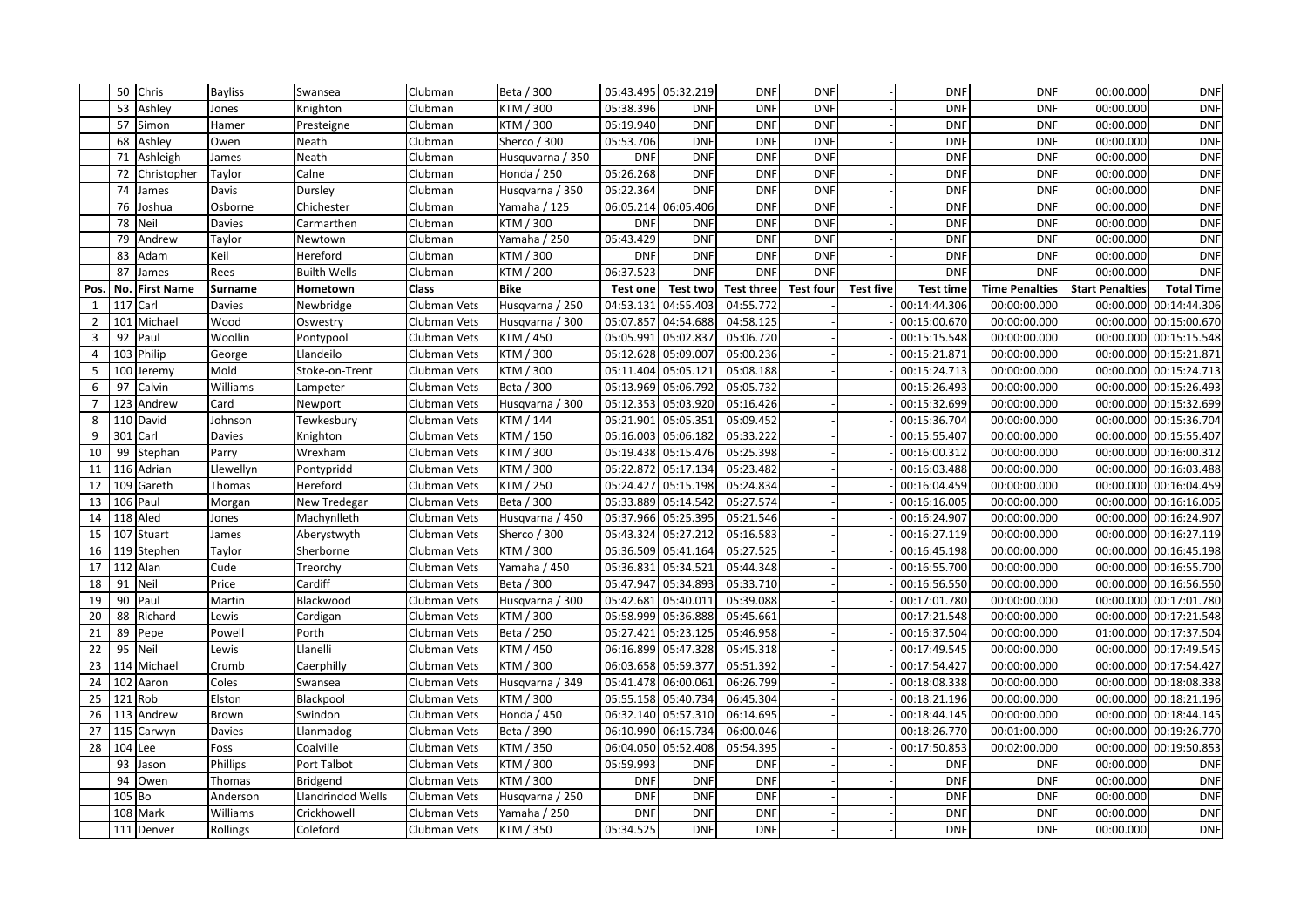|                |               | 120 Ben                 | Sayer          | Carnforth                 | Clubman Vets       | <b>KTM / 250</b> | <b>DNF</b>          | DNF                 | <b>DNF</b>                              |                               |                  | <b>DNF</b>                                 | <b>DNF</b>            | 00:00.000              | <b>DNF</b>             |
|----------------|---------------|-------------------------|----------------|---------------------------|--------------------|------------------|---------------------|---------------------|-----------------------------------------|-------------------------------|------------------|--------------------------------------------|-----------------------|------------------------|------------------------|
|                |               | $122$ lain              | Clark          | <b>Bridgend</b>           | Clubman Vets       | Husgvarna / 300  | 06:36.090           | <b>DNF</b>          | <b>DNF</b>                              |                               |                  | <b>DNF</b>                                 | <b>DNF</b>            | 00:00.000              | <b>DNF</b>             |
|                |               | 154 Kevin               | Jones          |                           | 0 Clubman Vets     |                  | <b>DNF</b>          | <b>DNF</b>          | <b>DNF</b>                              |                               |                  | <b>DNF</b>                                 | <b>DNF</b>            | 00:00.000              | <b>DNF</b>             |
| Pos.           |               | No. First Name          | Surname        | Hometown                  | <b>Class</b>       | <b>Bike</b>      | <b>Test onel</b>    | Test two            | Test three                              | <b>Test four</b>              | <b>Test five</b> | <b>Test time</b>                           | <b>Time Penalties</b> | <b>Start Penalties</b> | <b>Total Time</b>      |
| $\mathbf{1}$   |               | 30 Aaron                | Gordon         | Fareham                   | Expert             | Sherco / 125     |                     | 04:15.213 04:11.483 |                                         |                               |                  | 04:01.930 03:59.861 03:58.493 00:20:26.980 | 00:00:00.000          | 00:00.000              | 00:20:26.980           |
| $\overline{2}$ | 11            | Adam                    | James          | Rhayader                  | Expert             | KTM / 250        |                     | 04:12.797 04:09.966 | 04:08.778                               | 04:08.933                     |                  | 04:04.693 00:20:45.167                     | 00:00:00.000          | 00:00.000              | 00:20:45.167           |
| $\mathbf{3}$   |               | 25 John                 | Ridgway        | <b>Bristol</b>            | Expert             | Husqvarna / 250  |                     | 04:18.625 04:12.957 |                                         |                               |                  | 04:04.940 04:07.075 04:01.647 00:20:45.244 | 00:00:00.000          |                        | 00:00.000 00:20:45.244 |
| 4              | 21            | Alun                    | Jones          | Blaenau                   | Expert             | Beta / 250       |                     | 04:23.550 04:15.648 |                                         |                               |                  | 04:10.876 04:13.878 04:05.755 00:21:09.707 | 00:00:00.000          |                        | 00:00.000 00:21:09.707 |
| 5              |               | 23 Shaun                | <b>Buchan</b>  | Llandrindod Wells         | Expert             | KTM / 250        |                     | 04:17.167 04:15.250 |                                         |                               |                  | 04:10.736 04:14.096 04:14.257 00:21:11.506 | 00:00:00.000          |                        | 00:00.000 00:21:11.506 |
| 6              | 14            | Brad                    | Williams       | Newport                   | Expert             | KTM / 300        |                     | 04:19.293 04:17.554 |                                         |                               |                  | 04:14.405 04:12.911 04:12.365 00:21:16.528 | 00:00:00.000          |                        | 00:00.000 00:21:16.528 |
| $7^{\circ}$    |               | 10 Harry                | Hillier-Rees   | Maesteg                   | Expert             | Sherco / 300     | 04:20.742 04:21.321 |                     |                                         | 04:16.821 04:15.233           |                  | 04:10.046 00:21:24.163                     | 00:00:00.000          |                        | 00:00.000 00:21:24.163 |
| 8              |               | 26 Ben                  | Thomson        | Kelso                     | Expert             | KTM / 250        |                     | 04:28.930 04:20.581 |                                         |                               |                  | 04:17.345 04:15.039 04:19.201 00:21:41.096 | 00:00:00.000          |                        | 00:00.000 00:21:41.096 |
| 9              |               | 20 Rhys                 | <b>Davies</b>  | Neath                     | Expert             | Beta / 300       |                     | 04:30.904 04:21.605 |                                         |                               |                  | 04:20.216 04:26.385 04:37.313 00:22:16.423 | 00:00:00.000          | 00:00.000              | 00:22:16.423           |
| 10             |               | 12 Liam                 | Phillips       | Neath                     | Expert             | Beta / 300       |                     | 04:32.780 04:28.595 |                                         |                               |                  | 04:24.835 04:30.383 04:30.820 00:22:27.413 | 00:00:00.000          |                        | 00:00.000 00:22:27.413 |
| 11             | 17            | Phillip                 | Jenkins        | Llanwrda                  | Expert             | Gas Gas / 300    |                     | 04:30.084 04:33.480 |                                         | 04:28.844 04:28.722           |                  | 04:29.136 00:22:30.266                     | 00:00:00.000          |                        | 00:00.000 00:22:30.266 |
| 12             | 29            | Henry                   | Yardley        | Droitwich                 | Expert             | Ktm / 125        |                     | 04:28.746 04:27.526 |                                         | 04:31.197 04:32.701           |                  | 04:41.484 00:22:41.654                     | 00:00:00.000          |                        | 00:00.000 00:22:41.654 |
| 13             | 19            | Lewys                   | Ralph          | <b>Brecon</b>             | Expert             | Yamaha / 250     |                     | 04:49.508 05:11.733 |                                         | 04:59.586 05:21.148 05:09.871 |                  | 00:25:31.846                               | 00:00:00.000          |                        | 00:00.000 00:25:31.846 |
|                |               | 15 Jack                 | Heath          | Newport                   | Expert             | Husqvarna / 450  |                     | 04:17.834 04:18.767 | 04:10.284                               | <b>DNF</b>                    | <b>DNF</b>       | <b>DNF</b>                                 | <b>DNF</b>            | 00:00.000              | <b>DNF</b>             |
|                |               | 16 $Tom$                | James          | Aberystwyth               | Expert             | KTM / 350        | <b>DNF</b>          | <b>DNF</b>          | <b>DNF</b>                              | <b>DNF</b>                    | <b>DNF</b>       | <b>DNF</b>                                 | <b>DNF</b>            | 00:00.000              | <b>DNF</b>             |
|                |               | 18 Rhys                 | George         | Llandeilo                 | Expert             | Husqvarna / 300  | 04:54.889           | <b>DNF</b>          | <b>DNF</b>                              | <b>DNF</b>                    | <b>DNF</b>       | <b>DNF</b>                                 | <b>DNF</b>            | 00:00.000              | <b>DNF</b>             |
|                |               | 22 Ben                  | Murphy         | Derby                     | Expert             | KTM / 350        | <b>DNF</b>          | <b>DNF</b>          | <b>DNF</b>                              | <b>DNF</b>                    | <b>DNF</b>       | <b>DNF</b>                                 | <b>DNF</b>            | 00:00.000              | <b>DNF</b>             |
|                | 24            | Gareth                  | <b>Davies</b>  | Machynlleth               | Expert             | Husqvarna / 450  |                     | 04:31.149 04:32.549 | 04:27.608                               | <b>DNF</b>                    | <b>DNF</b>       | <b>DNF</b>                                 | <b>DNF</b>            | 00:00.000              | <b>DNF</b>             |
|                | 27            | Ben                     | Coleman        | Coalville                 | Expert             | Beta / 250       |                     | 04:27.275 04:17.908 |                                         | 04:11.982 05:16.486           | <b>DNF</b>       | <b>DNF</b>                                 | <b>DNF</b>            | 01:00.000              | <b>DNF</b>             |
|                |               | 28 Aled                 | Humphreys      | <b>Blaenau Ffestiniog</b> | Expert             | ktm / 350        | <b>DNF</b>          | <b>DNF</b>          | <b>DNF</b>                              | <b>DNF</b>                    | <b>DNF</b>       | <b>DNF</b>                                 | <b>DNF</b>            | 00:00.000              | <b>DNF</b>             |
|                |               | 33 James                | Meston         | Lewes                     | Expert             | Beta / 300       | <b>DNF</b>          | <b>DNF</b>          | <b>DNF</b>                              | <b>DNF</b>                    | <b>DNF</b>       | <b>DNF</b>                                 | <b>DNF</b>            | 00:00.000              | <b>DNF</b>             |
| Pos.           |               | No. First Name          | Surname        | Hometown                  | <b>Class</b>       | <b>Bike</b>      | Test one            | Test two            | <b>Test three</b>                       | <b>Test four</b>              | Test five        | <b>Test time</b>                           | <b>Time Penalties</b> | <b>Start Penalties</b> | <b>Total Time</b>      |
| 1              |               |                         | Griffith       |                           |                    |                  |                     |                     |                                         |                               |                  |                                            |                       |                        |                        |
| $\overline{2}$ |               | 36 Anthony              |                | Clynderwen                | <b>Expert Vets</b> | Husqvarna / 300  | 04:32.551 04:33.466 |                     | 04:34.719 04:36.856                     |                               |                  | 00:18:17.592                               | 00:00:00.000          | 00:00.000              | 00:18:17.592           |
|                | 35            | Jamie                   | <b>Jenkins</b> | Port Talbot               | <b>Expert Vets</b> | Sherco / 300     | 04:44.839           | 04:40.24            | 04:34.625                               | 04:34.986                     |                  | 00:18:34.691                               | 00:00:00.000          | 00:00.000              | 00:18:34.691           |
| 3              | 34            | Greg                    | Hurley         | Port Talbot               | <b>Expert Vets</b> | Gas Gas / 300    |                     | 04:44.107 04:44.176 |                                         | 04:41.013 04:35.407           |                  | 00:18:44.703                               | 00:00:00.000          |                        | 00:00.000 00:18:44.703 |
| 4              |               | 42 Ryan                 | Leary          | Swansea                   | <b>Expert Vets</b> | KTM / 300        | 04:41.694 04:44.227 |                     |                                         | 04:41.146 04:40.697           |                  | 00:18:47.764                               | 00:00:00.000          |                        | 00:00.000 00:18:47.764 |
| 5 <sup>1</sup> |               | 37 Jason                | Rees           | Swansea                   | <b>Expert Vets</b> | KTM / 300        |                     | 04:48.064 04:45.104 |                                         | 04:41.610 04:42.026           |                  | 00:18:56.804                               | 00:00:00.000          |                        | 00:00.000 00:18:56.804 |
| 6              |               | 40 Sean                 | O'Neill        | Maesteg                   | <b>Expert Vets</b> | KTM / 250        |                     |                     | 05:10.960 04:41.285 04:37.745 04:43.042 |                               |                  | 00:19:13.032                               | 00:00:00.000          |                        | 00:00.000 00:19:13.032 |
| 7 <sup>7</sup> |               | 41 Timothy              | Hunt           | Andover                   | <b>Expert Vets</b> | Husqvarna / 250  |                     | 04:59.046 04:53.283 |                                         | 04:47.923 04:55.377           |                  | 00:19:35.629                               | 00:00:00.000          |                        | 00:00.000 00:19:35.629 |
| 8              |               | 38 Julian               | Rylance        | Ormskirk                  | <b>Expert Vets</b> | KTM / 300        |                     | 05:03.549 05:00.536 |                                         | 04:47.493 04:45.740           |                  | 00:19:37.318                               | 00:00:00.000          |                        | 00:00.000 00:19:37.318 |
|                |               | 32 Kevin                | Wallace        | Hereford                  | <b>Expert Vets</b> | Yamaha / 250     |                     | 05:05.031 05:02.265 | <b>DNF</b>                              | <b>DNF</b>                    |                  | <b>DNF</b>                                 | <b>DNF</b>            | 00:00.000              | <b>DNF</b>             |
|                |               | 39 Gavin                | Hunt           | Stockbridge               | <b>Expert Vets</b> | Husqvarna / 250  | 04:59.884           | <b>DNF</b>          | <b>DNF</b>                              | <b>DNF</b>                    |                  | <b>DNF</b>                                 | <b>DNF</b>            | 00:00.000              | <b>DNF</b>             |
|                |               | 201 Caerwyn             | Ralph          | Brecon                    | Expert Vets        | Suzuki / 450     | <b>DNF</b>          | <b>DNF</b>          | <b>DNF</b>                              | <b>DNF</b>                    |                  | <b>DNF</b>                                 | <b>DNF</b>            | 00:00.000              | <b>DNF</b>             |
|                |               | Pos.   No.   First Name | Surname        | Hometown                  | <b>Class</b>       | <b>Bike</b>      | Test one            |                     | Test two Test three                     | <b>Test four</b>              | <b>Test five</b> | <b>Test time</b>                           | <b>Time Penalties</b> | <b>Start Penalties</b> | <b>Total Time</b>      |
|                |               | 1   125 Mathew          | <b>Harries</b> | Ciliau Aeron              | Sportsman          | KTM / 125        |                     | 04:41.348 04:34.409 | 04:44.063                               |                               |                  | 00:13:59.820                               | 00:00:00.000          |                        | 00:00.000 00:13:59.820 |
|                |               | 2 124 Arwel             | Morgan         | Llandovery                | Sportsman          | Yamaha / 250     |                     | 05:10.618 05:01.978 | 05:08.839                               |                               |                  | 00:15:21.435                               | 00:00:00.000          |                        | 00:00.000 00:15:21.435 |
|                |               | 3 137 Corey             | Llewellyn      | Pontypridd                | Sportsman          | Beta / 300       |                     | 05:18.465 05:07.255 | 04:56.065                               |                               |                  | 00:15:21.785                               | 00:00:00.000          |                        | 00:00.000 00:15:21.785 |
|                |               | $4$   143   Daniel      | Griffiths      | Narberth                  | Sportsman          | Yamaha / 250     |                     | 05:30.891 05:00.765 | 04:50.623                               |                               |                  | 00:15:22.279                               | 00:00:00.000          |                        | 00:00.000 00:15:22.279 |
|                | 5 $ 141 $ Ben |                         | Williams       | Brecon                    | Sportsman          | KTM / 125        |                     | 05:22.728 05:27.853 | 05:20.637                               |                               |                  | 00:16:11.218                               | 00:00:00.000          |                        | 00:00.000 00:16:11.218 |
|                |               | $6$   126 Liam          | Ryland         | <b>Builth Wells</b>       | Sportsman          | KTM / 250        |                     | 05:33.844 05:18.056 | 05:21.517                               |                               |                  | 00:16:13.417                               | 00:00:00.000          |                        | 00:00.000 00:16:13.417 |
|                |               | 7 127 Simon             | Hewitt         | Neath                     | Sportsman          | Husqvarna / 350  |                     | 05:33.618 05:17.267 | 05:22.944                               |                               |                  | 00:16:13.829                               | 00:00:00.000          |                        | 00:00.000 00:16:13.829 |